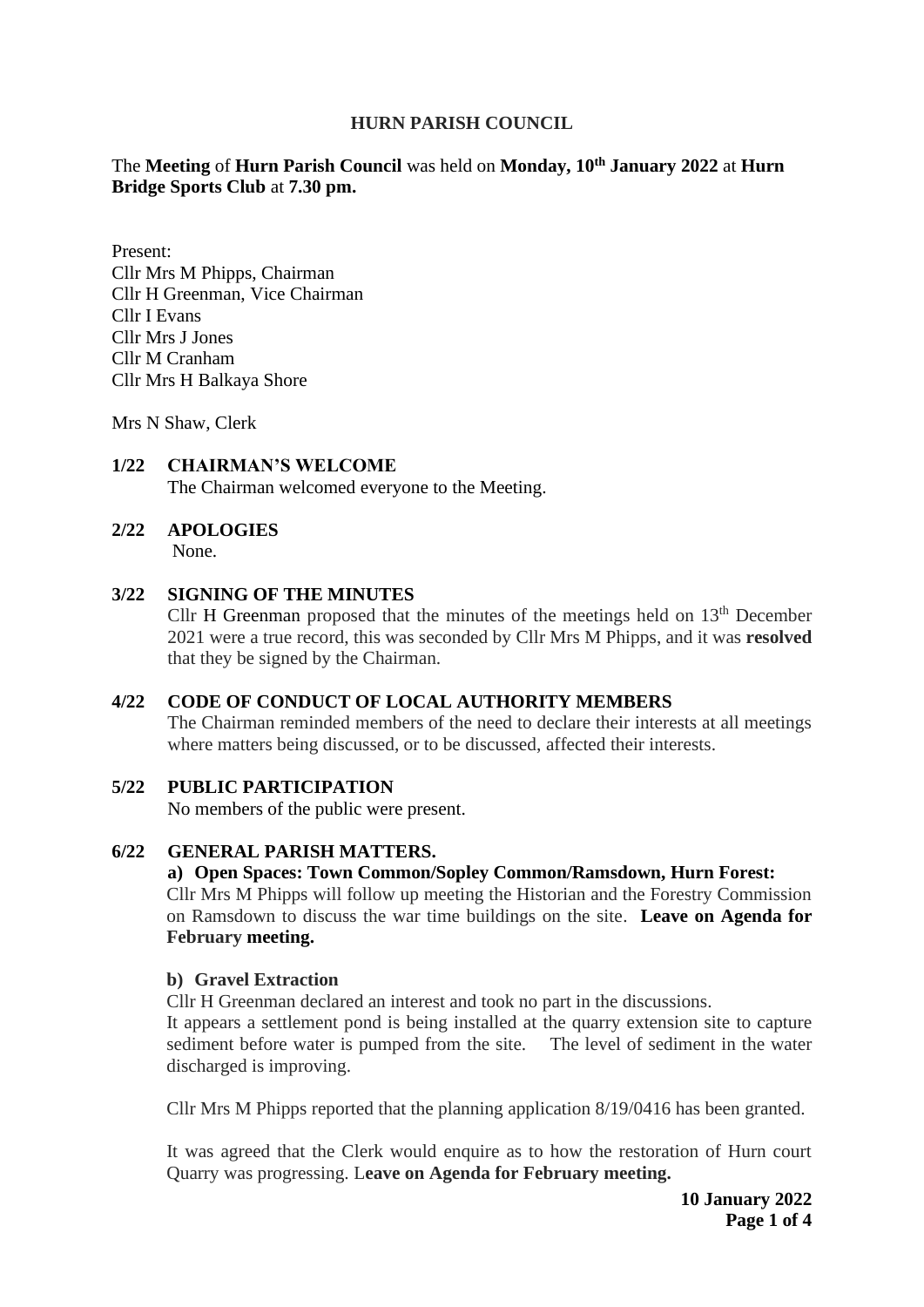# **Roads**

Nothing to report. **Leave on Agenda for February meeting.** 

#### **c) Playground**

Nothing to report. **Leave on Agenda for February meeting.** 

# **d) Neighbourhood Plan**

Cllr Mrs M Phipps reported that the final version of the plan had been prepared and it will go out to consultation commencing on 31<sup>st</sup> January subject to a Strategic Environmental Assessment not being required. 2 consultation events will be held in Hurn Bridge Sports Club on Saturday 12th and Wednesday 16<sup>th</sup> February. Before these events a meeting will be held with Jo Witherden to agree the presentation. A Newsletter will be distributed to Residents to notify them of the Consultation.

Cllr H Greenman reported that the Community fund committee had approved a grant of £2k towards the plan. **Leave on Agenda February meeting.** 

# **e) Rights of Way Improvement Plan Consultation**

Councillors discussed the Plan. The Parish Council wishes to be kept informed of any river crossing and agreed that it should have minimal impact on the environment. Specific proposals need to tie into the Neighbourhood Plan. Cllr Mrs M Phipps will respond to the consultation on behalf of the Parish Council. **Leave on Agenda for February meeting.** 

# **7/22 PUBLIC PARTICIPATION**

No members of the public were present.

# **8/22 CORRESPONDENCE**

The Clerk presented the list of correspondence.

Cllr Mrs M Phipps informed Cllrs of the "Big Conversation" being carried out by Future Places. It was agreed she would respond to them that the Parish Council wished to be involved and ask for a meeting to be held with Cllrs.

The BCP Local Plan will go out to consultation from  $31<sup>st</sup>$  January to  $7<sup>th</sup>$  March. It was agreed an informal meeting would be held on Monday 31<sup>st</sup> January to discuss the consultation, which would then be discussed in full at the February Parish Council meeting

# **9/22 COMMITTEE REPORTS**

Cllr Mrs H Balkaya Shore reported on the transformation workshop she attended. She highlighted the need for the website to be useable. The result of the workshops should be to provide what the residents want and not just what BCP and their consultants think residents want. Cllr Mrs M Phipps thanked her for attending.

Cllr I Evans will attend the Single Point of Contact meeting on  $25<sup>th</sup>$  January. He will raise that no information had been received from the Police for January. A list of incidents needs to be provided every month. He will raise the continuing problem of private e-scooters on Matchams Lane.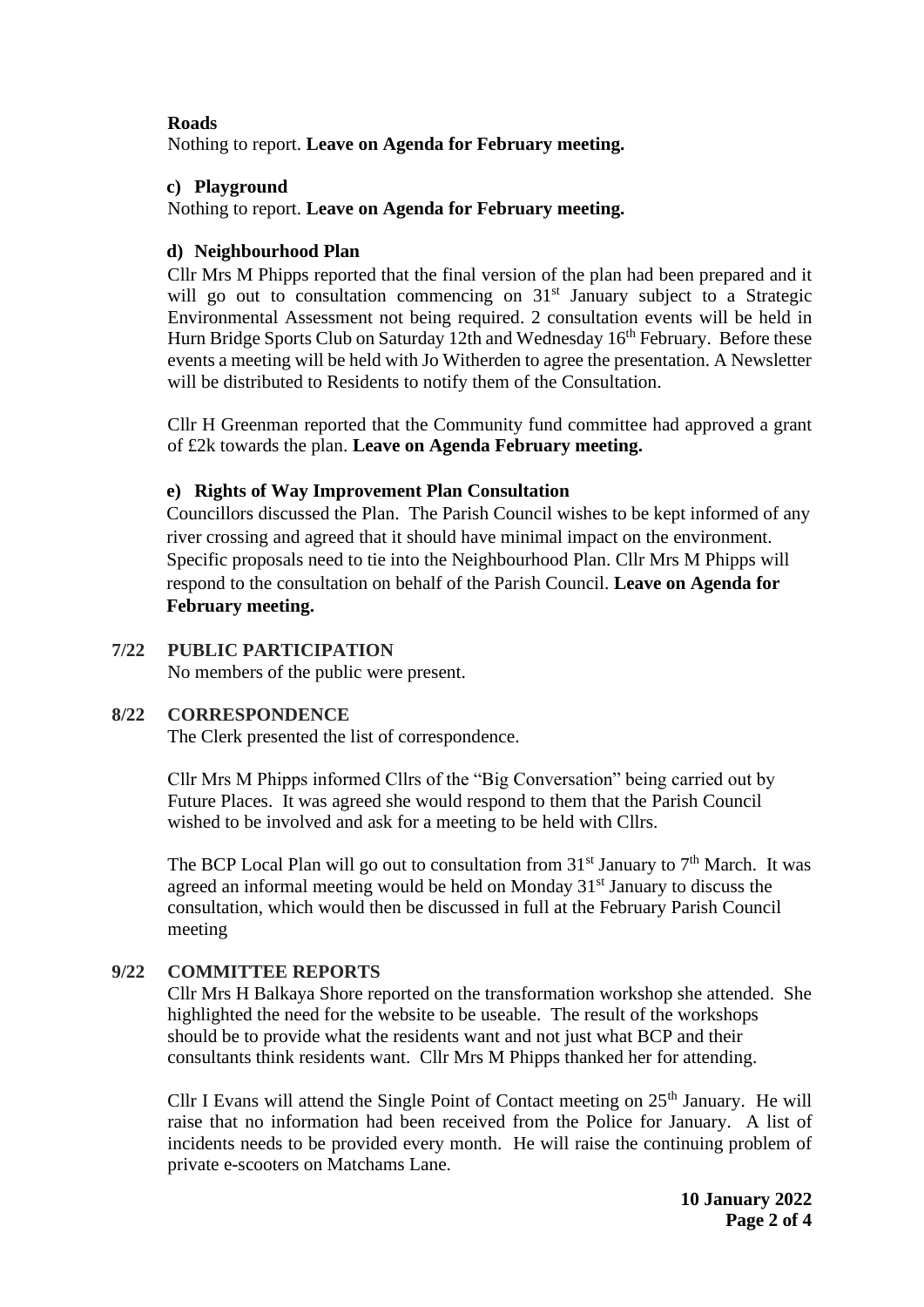#### **10/21 FINANCE**

#### a) **Cheques Out:**

The following items of expenditure were **resolved**, proposed Cllr I Evans, Seconded Cllr Mrs H Balkaya Shore**:** 

- Cheque No 907: £888 to Dorset Planning Consultant Ltd Consultancy Neighbourhood Plan – replacement for cheque No. 900.
- Cheque No 908: £888 to Dorset Planning Consultant Ltd Consultancy Neighbourhood Plan
- Cheque No 909: £75.00 to Mrs M Phipps, Chairman's allowance October, November and December 2021.
- Cheque No 911: £337.99: to Mrs N Shaw for Clerk's duties and expenses during December 2021: (hours for December 2021 [28.00 hours  $\omega$  £12.00/hour = £336.00]  $+ £1.99$  expenses, printer ink).

#### b) **Money In**

- £2,000 from Hurn Parish Village account, grant towards Neighbourhood plan.

#### c) **General**

The tax base for 22/23 would be compared to 239.5 for 21/22. The precept requirement was discussed. Councillors were conscious that the Parish Council could not continue to run at a deficit and agreed the precept should increase by 1.5% per band D property, £0.44/year. Cllr H Greenman proposed the precept for 2022/23 should be £7,122.61, this was seconded by Cllr Mr J Jones and passed unanimously.

It was agreed that the Clerk would investigate online banking.

#### **11/22 SUPPLEMENTARY** None.

# **12/22 DATE OF NEXT TEAMS MEETING**

Monday 14<sup>th</sup> February 2022.

# **13/22 PLANNING**

# **Bosley Nursery**

Cllr M Cranham reported that more trailers are being stored on site which are over 2m high. It was agreed the Clerk would raise the issue with the Enforcement officer and ask for him to investigate and enforce the height constraints for the site.

Cllr H Greenman declared an interest in the following applications and left the meeting.

| 8/21/1195/TTPO<br><b>Application No.:</b>                                            |  |
|--------------------------------------------------------------------------------------|--|
| <b>Location:</b><br>7 Enterprise Way, Aviation Park West, BH23 6HG.                  |  |
| T1 - Silver birch -fell to just above ground level, T2 - Leaning<br><b>Proposal:</b> |  |
| Silver birch Section fell to just above ground level, T3 - Dead                      |  |
| Silver birch (T3) - Section fell to just above ground level, T4 -                    |  |
| Oak - Prune branches to provide a 2m separation from the                             |  |
| building, T5 - Oak at rear of building -Remove a low limb                            |  |
| above drive area                                                                     |  |